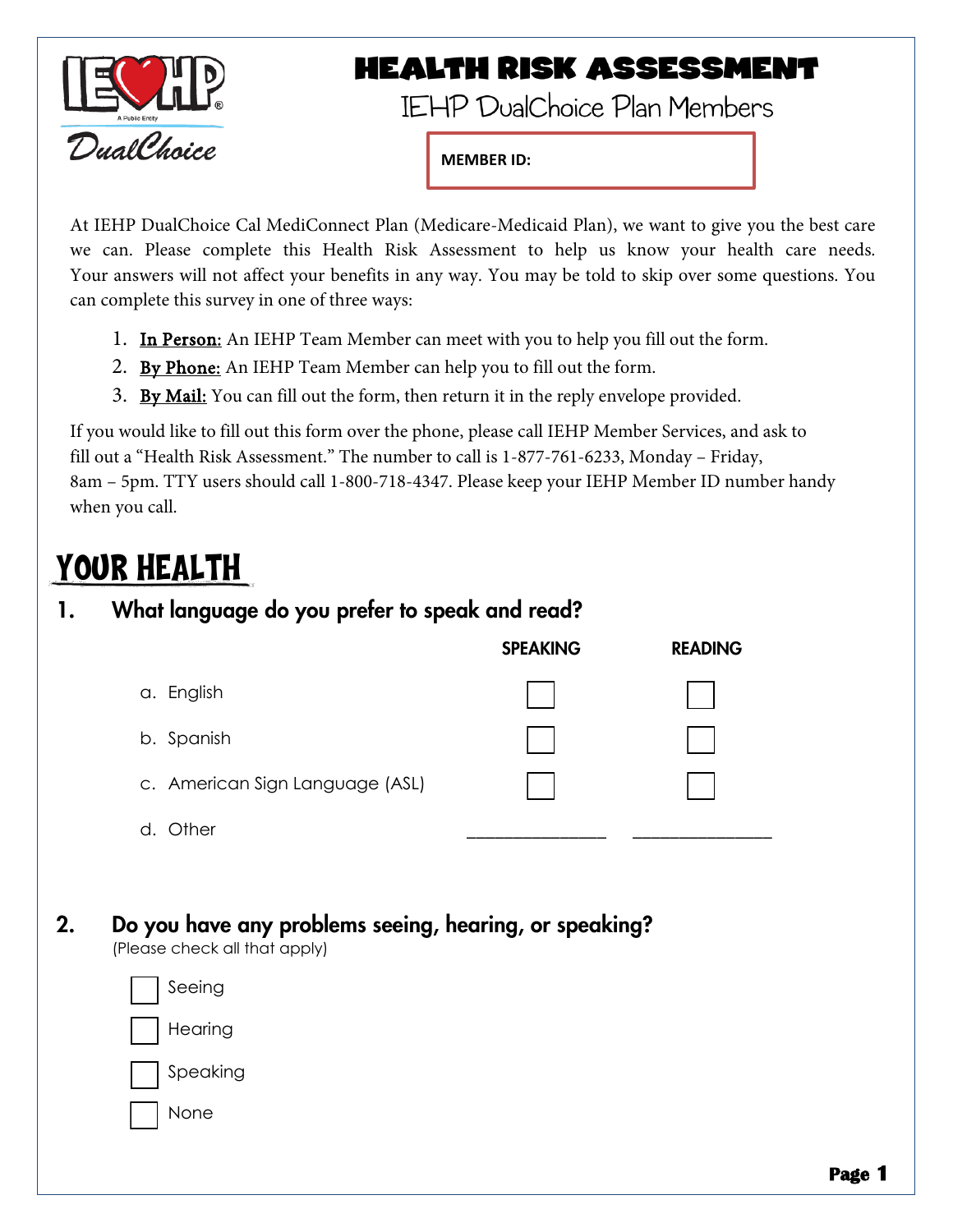| 3. | In general, how would you rate your health?                                                                                   |                            |                         |
|----|-------------------------------------------------------------------------------------------------------------------------------|----------------------------|-------------------------|
|    | Excellent                                                                                                                     |                            |                         |
|    | Very Good                                                                                                                     |                            |                         |
|    | Good                                                                                                                          |                            |                         |
|    | Fair                                                                                                                          |                            |                         |
|    | Poor                                                                                                                          |                            |                         |
| 4. | Do you have, or have you been treated for, any of these conditions in<br>the past 12 months?<br>(Please check all that apply) |                            |                         |
|    | Arthritis                                                                                                                     | <b>Eating Disorder</b>     | Liver Disease           |
|    | Asthma                                                                                                                        | Example:                   | <b>Memory Problems</b>  |
|    | Depression / Anxiety                                                                                                          | Anorexia, Bulimia          | Example:                |
|    | Cancer                                                                                                                        | <b>Heart Problems</b>      | Dementia, Alzheimer's   |
|    | <b>COPD</b>                                                                                                                   | Example:                   | Organ Transplant        |
|    | (Chronic Obstructive                                                                                                          | Congestive Heart Failure,  | Pregnancy               |
|    | <b>Pulmonary Disease)</b>                                                                                                     | Coronary Artery Disease,   | Seizures                |
|    | Developmental                                                                                                                 | Arrhythmia                 | Sickle Cell Anemia      |
|    | Disability                                                                                                                    | <b>High Blood Pressure</b> | Stroke                  |
|    | Example:                                                                                                                      | <b>Infectious Disease</b>  | Other (please specify): |
|    | Autism, Cerebral Palsy,                                                                                                       | Example:                   |                         |
|    | Down's Syndrome                                                                                                               | Hepatitis, HIV/AIDS        | None                    |
|    | Diabetes                                                                                                                      | <b>Kidney Disease</b>      |                         |
|    |                                                                                                                               | Example:                   |                         |
|    |                                                                                                                               | End Stage Renal Disease,   |                         |
|    |                                                                                                                               | Dialysis                   |                         |
|    |                                                                                                                               |                            |                         |
|    |                                                                                                                               |                            |                         |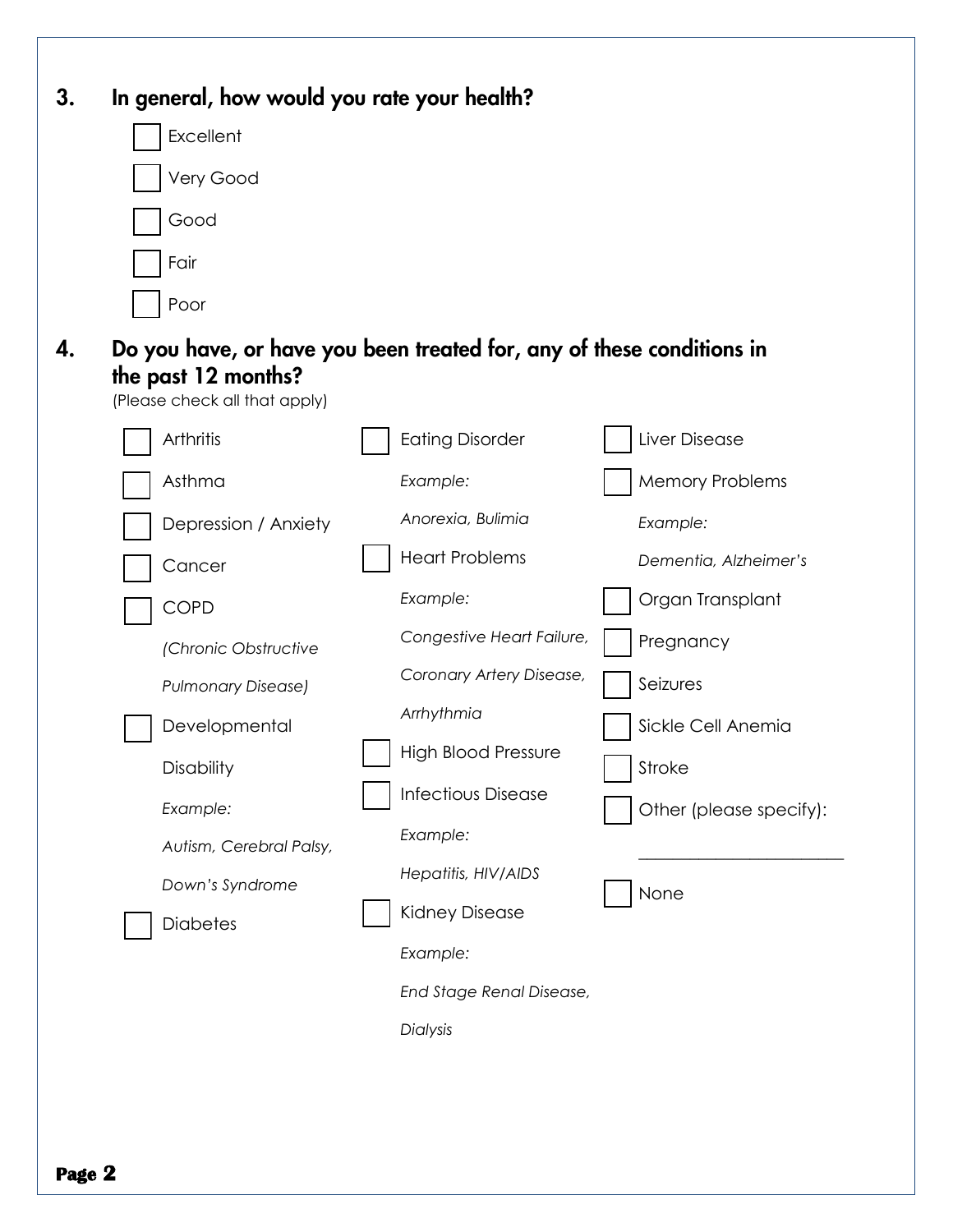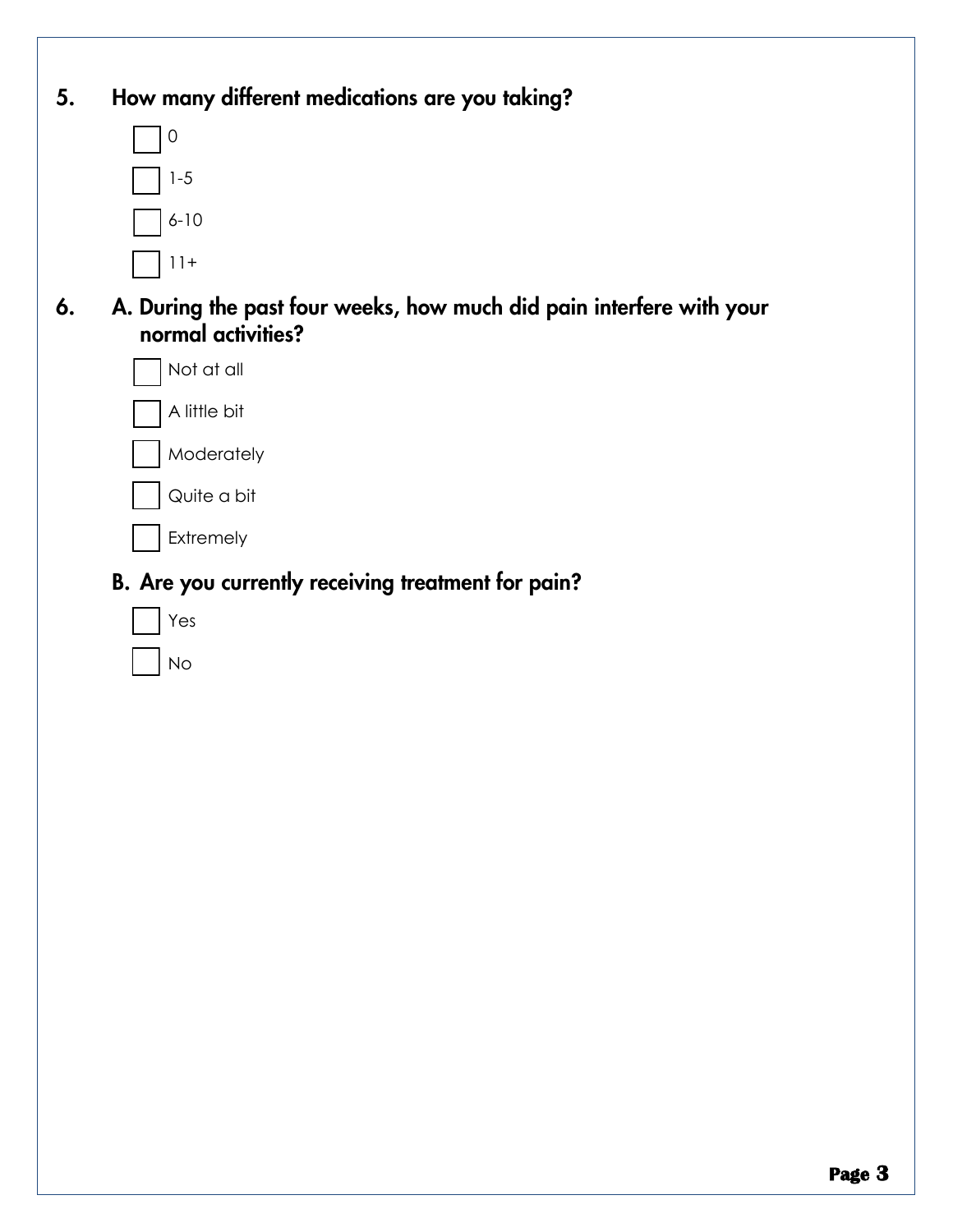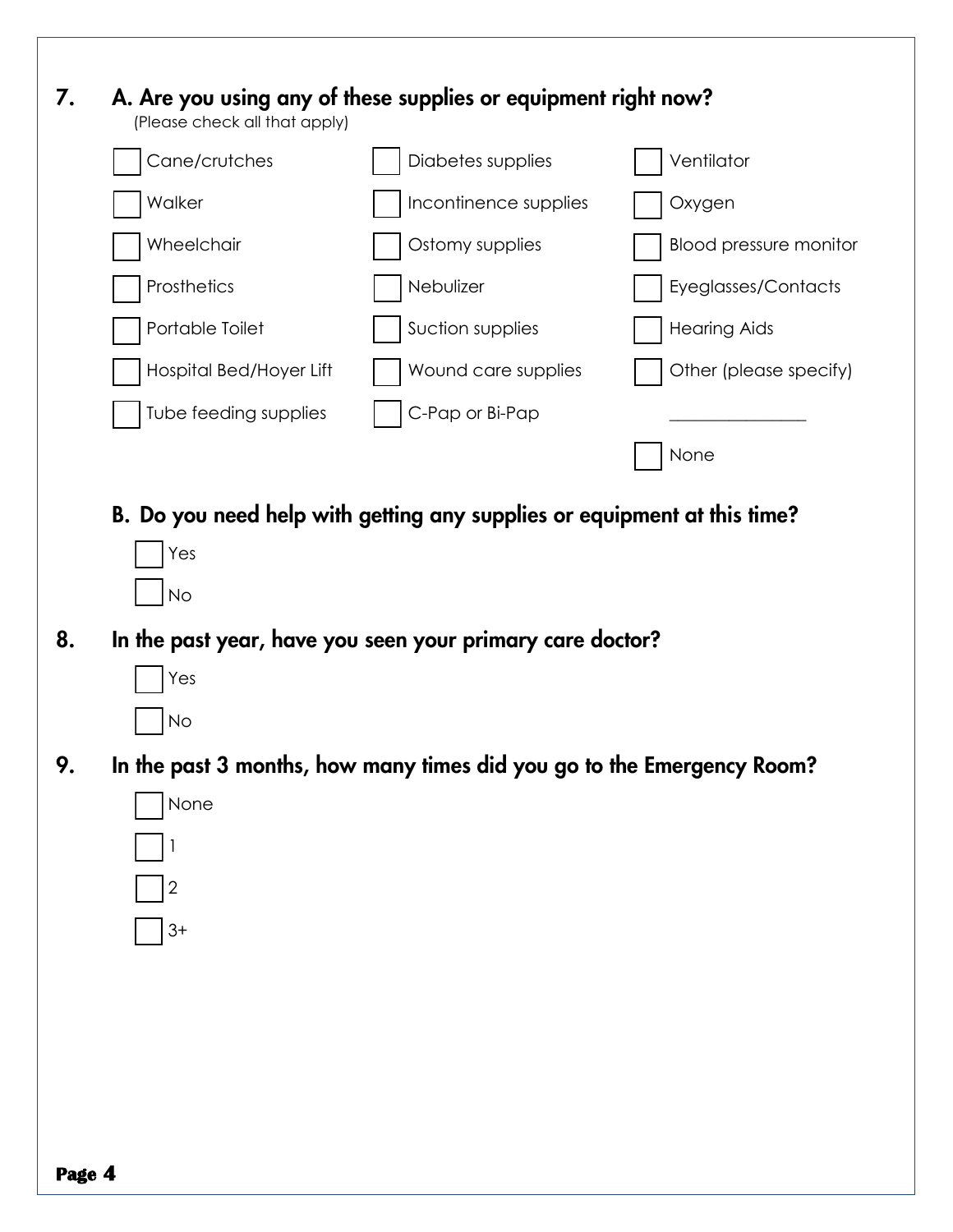10. A. Do you smoke or use tobacco now (including cigarettes, chew, pipes, cigars, or vapor cigarettes)?



B. How interested are you in quitting your smoking or tobacco use on a scale from 1-10? (1 means not interested, and 10 means extremely interested)



### 11. How often do you have five or more alcoholic drinks on one occasion?



12. Are you using any drugs or taking prescription medications in a way that's not prescribed?



*t.* No *(If you also answered "Never" in Question 11, please go to Question 14)*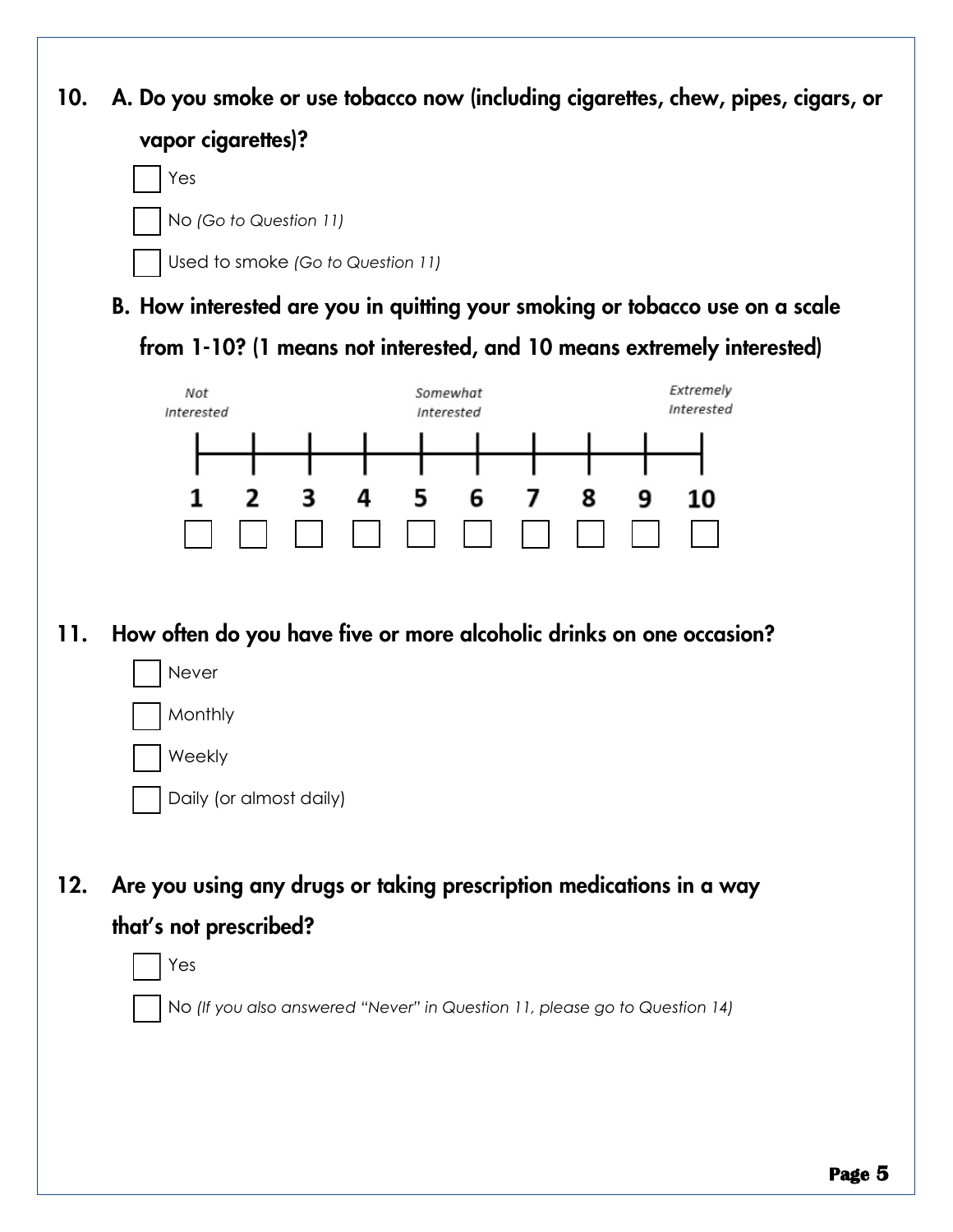### 13. Please answer the following questions:

- a. Have you ever thought you should cut down on your drinking or other drug use?
- b. Have you ever felt annoyed when people comment on your alcohol or other drug use?
- c. Have you ever felt bad or guilty about your alcohol or other drug use?
- d. Have you ever used alcohol or other drugs to ease withdrawal symptoms or to get rid of a hangover?

| <b>YES</b> | <b>NO</b> |
|------------|-----------|
|            |           |
|            |           |
|            |           |
|            |           |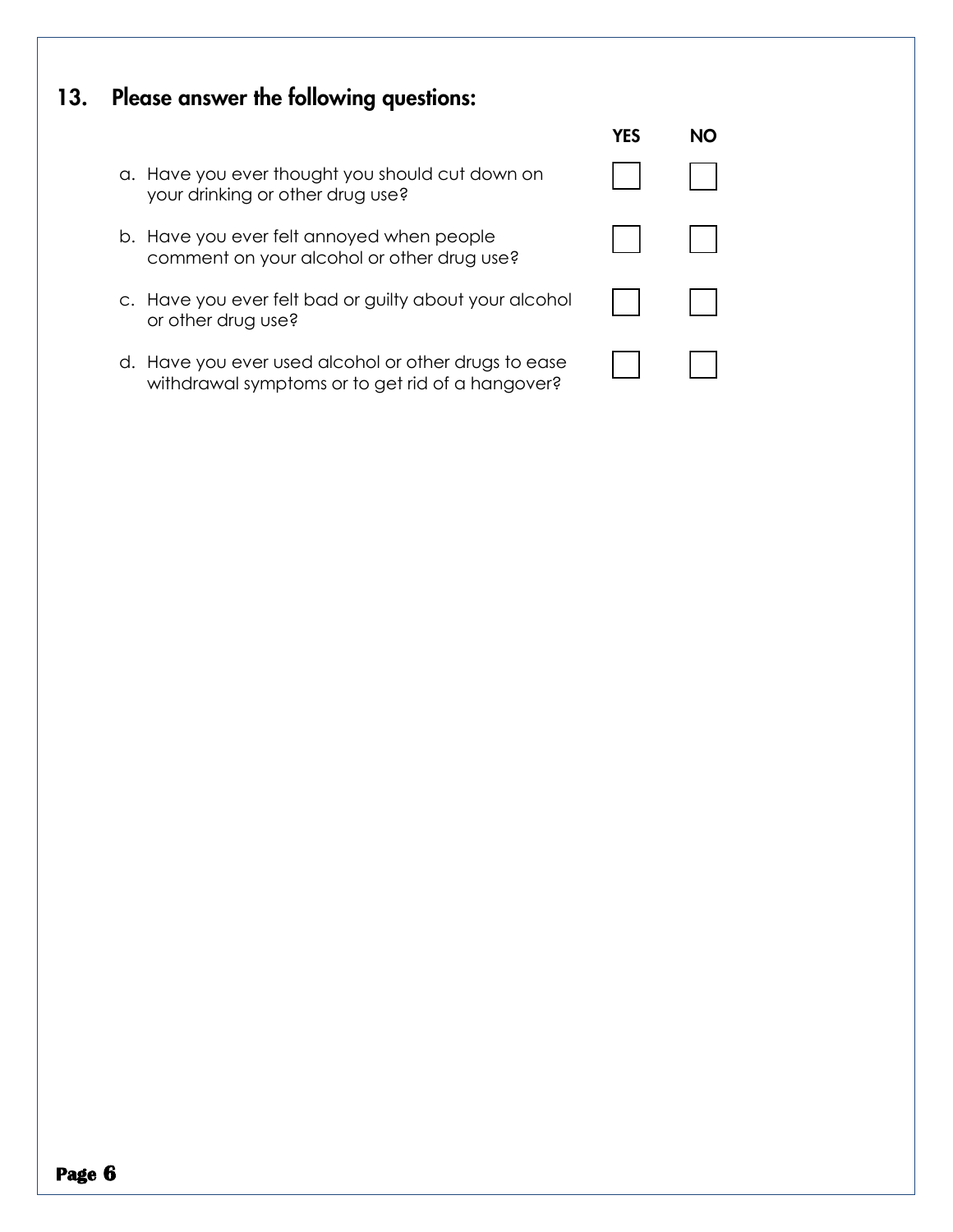# YOUR SUPPORT

|  |  |  |  |  | 14. A. Do you need help with any of these actions? (Yes/No to each individual action) |
|--|--|--|--|--|---------------------------------------------------------------------------------------|
|--|--|--|--|--|---------------------------------------------------------------------------------------|

|    |                                                        | <b>YES</b> | <b>NO</b> |
|----|--------------------------------------------------------|------------|-----------|
|    | a. Taking a bath or shower                             |            |           |
|    | b. Going up stairs                                     |            |           |
|    | c. Eating                                              |            |           |
|    | d. Getting Dressed                                     |            |           |
|    | e. Brushing teeth, brushing hair, shaving              |            |           |
| f. | Making meals or cooking                                |            |           |
| g. | Getting out of a bed or a chair                        |            |           |
| h. | Shopping and getting food                              |            |           |
| i. | Using the toilet                                       |            |           |
| j. | Walking                                                |            |           |
| k. | Washing dishes or clothes                              |            |           |
| Ι. | Writing checks or keeping track of money               |            |           |
|    | m. Getting a ride to the doctor or to see your friends |            |           |
| n. | Doing house or yard work                               |            |           |
| O. | Going out to visit family or friends                   |            |           |
|    | p. Using the phone                                     |            |           |
|    | q. Keeping track of appointments                       |            |           |
|    |                                                        |            |           |

### B. If yes, are you getting all the help you need with these actions?

| 'es |
|-----|
| ┐   |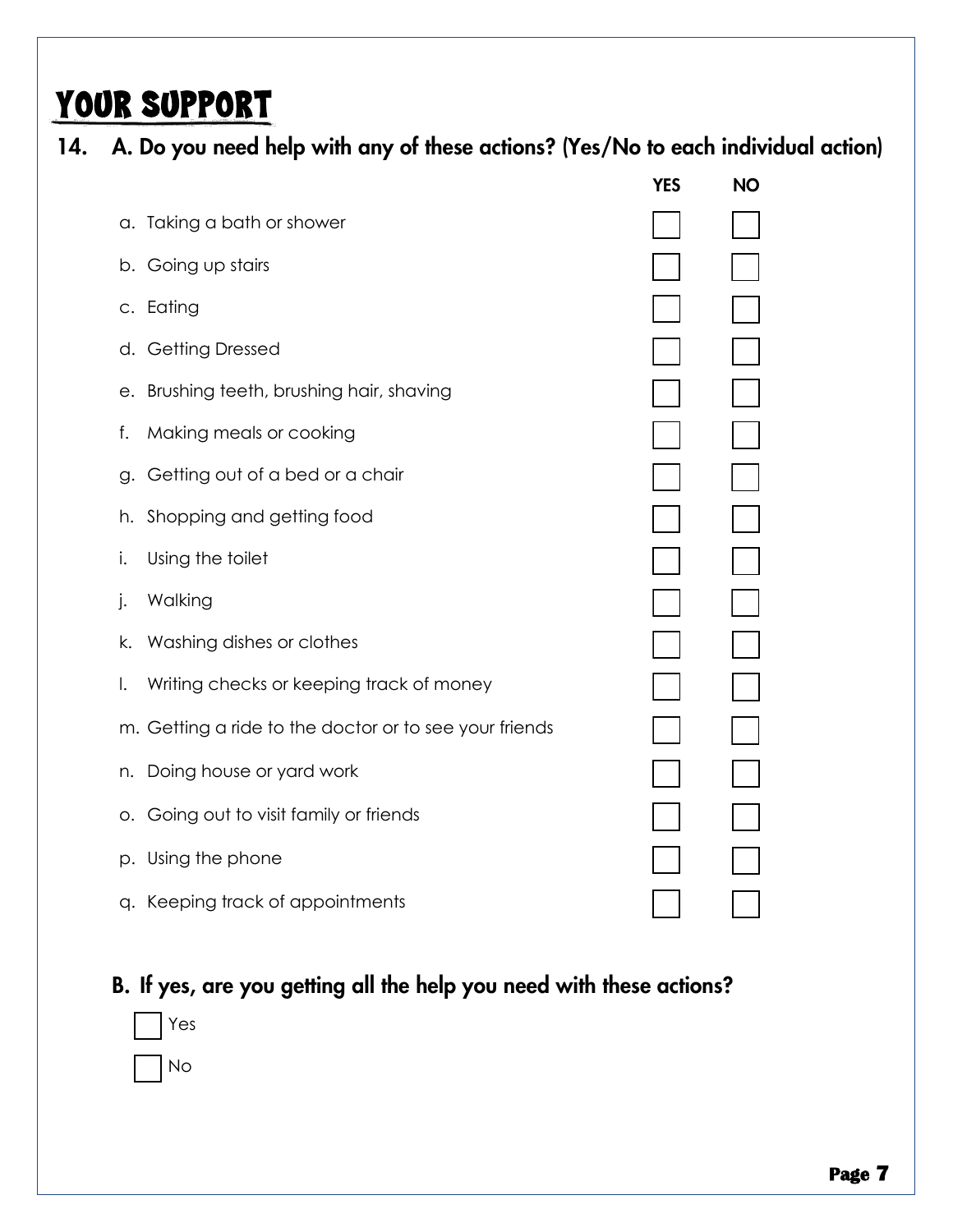### 15. A. Can you live safely and move easily around in your home?

|  | Yes (Go to Question 16) |  |
|--|-------------------------|--|
|  | $\Box$ No               |  |

#### B. If no, does the place where you live have: (Yes/No to each individual item)

|    |                                                            | YES | <b>NO</b> |
|----|------------------------------------------------------------|-----|-----------|
|    | a. Good lighting                                           |     |           |
|    | b. Good heating                                            |     |           |
|    | c. Good cooling                                            |     |           |
|    | d. Rails for any stairs or ramps                           |     |           |
|    | e. Hot water                                               |     |           |
| f. | Indoor toilet                                              |     |           |
| g. | A door to the outside that locks                           |     |           |
| h. | Stairs to get into your home or stairs inside<br>your home |     |           |
| i. | Elevator                                                   |     |           |
| j. | Space to use a wheelchair                                  |     |           |
| k. | Clear ways to exit your home                               |     |           |
|    |                                                            |     |           |

16. I would like to ask you about how you think you are managing your health conditions.

|                                                                     | YFS |  |
|---------------------------------------------------------------------|-----|--|
| a. Do you need help taking your medicines?                          |     |  |
| b. Do you need help filling out health forms?                       |     |  |
| c. Do you need help answering questions during a<br>doctor's visit? |     |  |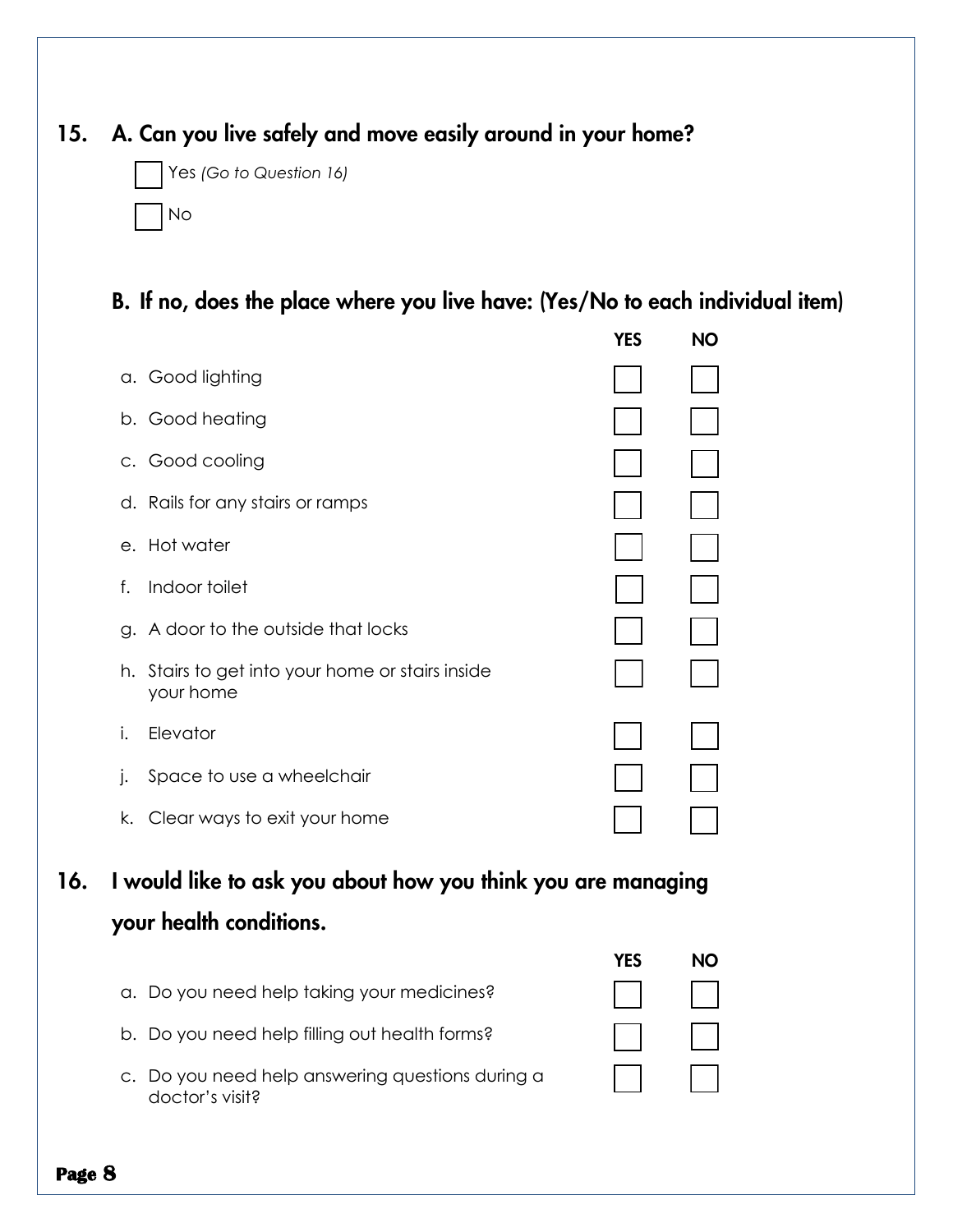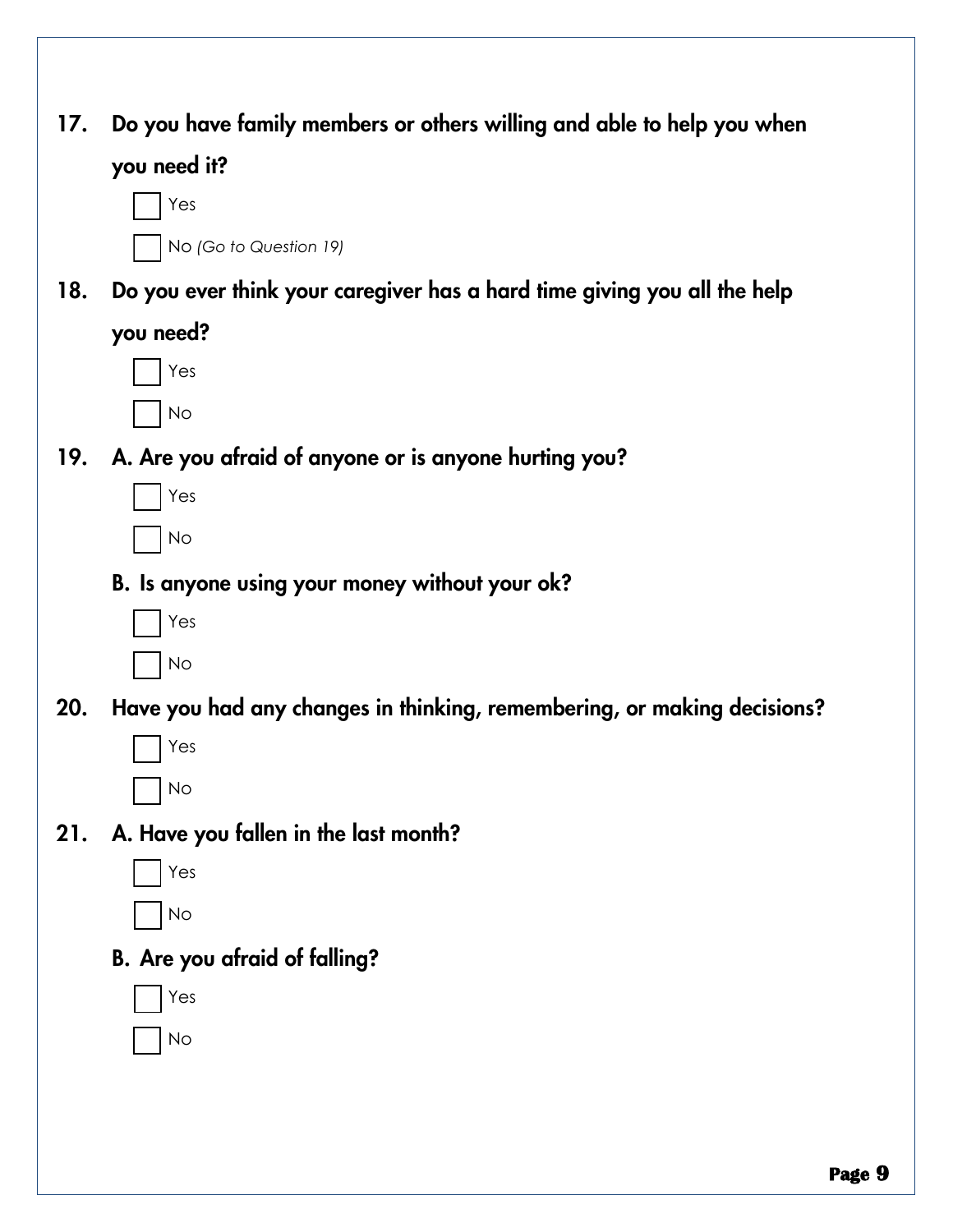| 22. | Do you sometimes run out of money to pay for food, rent, bills, and medicine?<br>Yes<br>No                                                                                                                     |
|-----|----------------------------------------------------------------------------------------------------------------------------------------------------------------------------------------------------------------|
| 23. | Over the past month (30 days), how many days have you felt lonely? (Check one)<br>None - I never feel lonely<br>Less than 5 days<br>More than half the days (more than 15)<br>Most days - I always feel lonely |
| 24. | Over the past month (30 days), how often have you felt tense, anxious, or<br>depressed?<br>Almost every day<br>Sometimes<br>Rarely<br>Never                                                                    |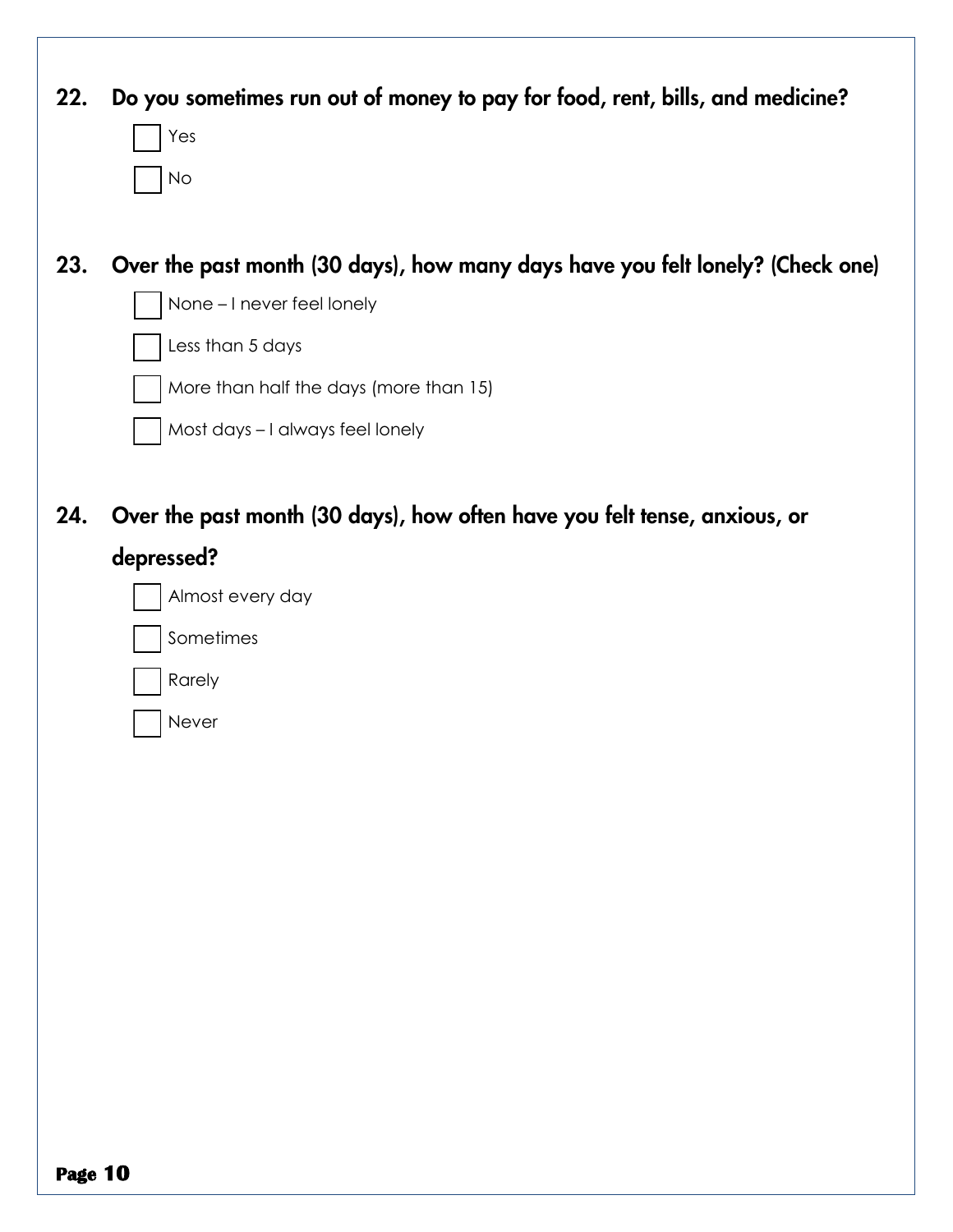

#### B. Are you interested in getting information about resources in your community?

- Yes s. No
- 26. Given all that was covered here, what would you say are your main concerns right now?

(Briefly list up to three)

 $1.$ 2.\_\_\_\_\_\_\_\_\_\_\_\_\_\_\_\_\_\_\_\_\_\_\_\_\_\_\_\_\_\_\_\_\_\_\_\_\_\_\_\_\_\_\_\_\_\_\_\_\_\_\_\_\_\_\_\_\_\_\_\_\_\_  $3.$